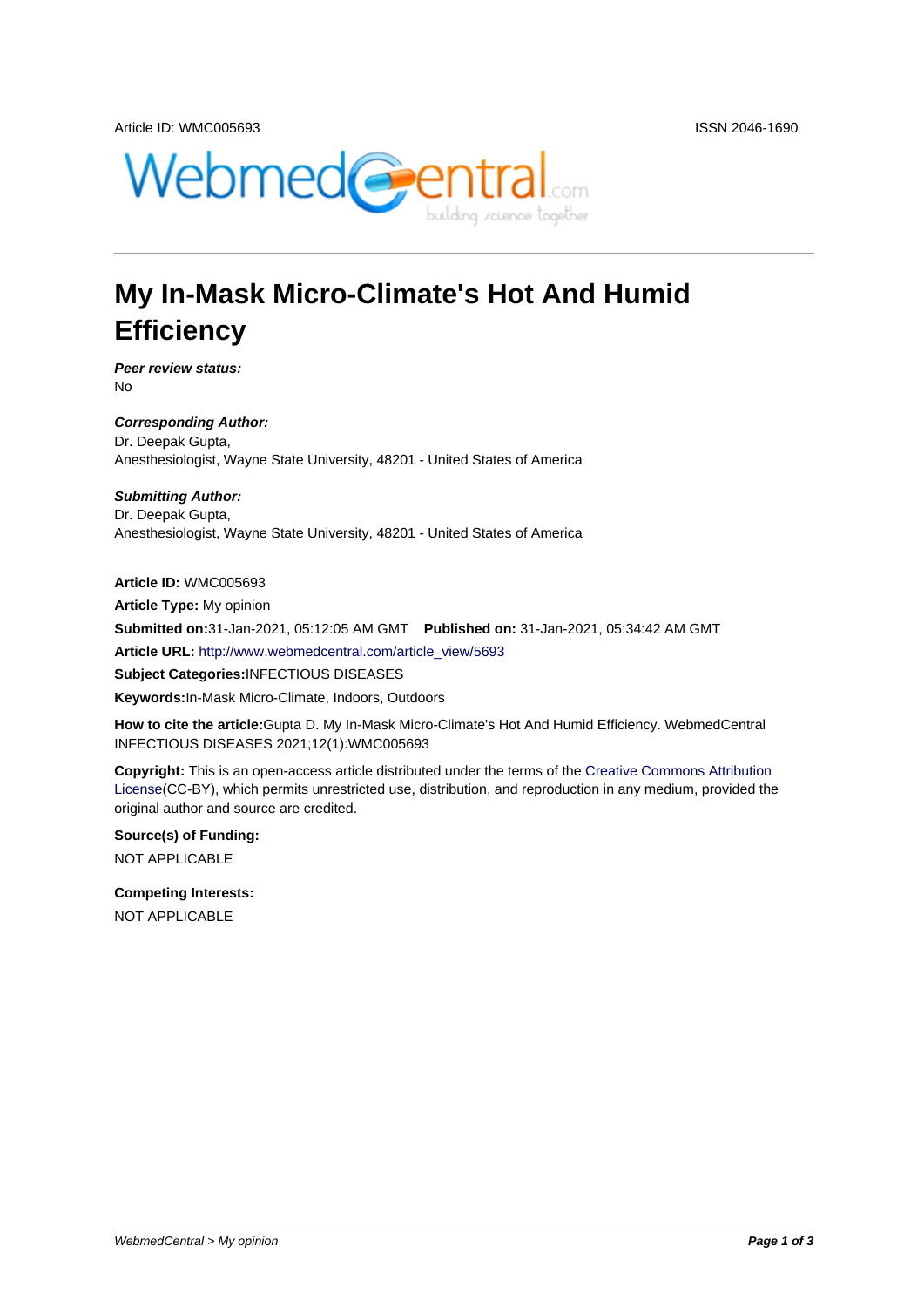## **My In-Mask Micro-Climate's Hot And Humid Efficiency**

**Author(s):** Gupta D

## My opinion

Since the dawn of COVID-19 pandemic, I have been personally exploring my masks' ambiance. After documenting in-mask heat and humidity objectively determined with Hygrochron iButton DS1923 in my face covering [1], I had been wondering whether my in-mask micro-climate will differ (A) if simple mask vs. valved mask vs. N95 mask, and (B) if indoor vs. outdoor. Hereby, image (A) is my in-mask micro-climate over one-hour period on day-(A) with simple mask, valved KN95 mask, and surgical N95 mask, worn for 20 minutes each. Subsequently, image (B) is my in-mask micro-climate over one-hour period on day-(B) with simple mask covering surgical N95 mask (dual mask) worn while indoor with no air changes, indoor with some indeterminate air changes, and outdoor, for 20 minutes each. Irrespective of mask type or ambient environment, images (A-B) demonstrate variable but definite in-mask increases in temperature and relative humidity as measured by Hygrochron iButton DS1923 and absolute humidity as calculated by online calculator [2]. Moreover, based on variabilities in entrapped heat and humidity under mask and such microclimates' corresponding efficacy to potentially inactivate SARS-CoV-2 [3-5], I can hypothesize that my hypothesized "therapeutic― effect of in-mask micro-climate against "cold― viruses may have variable onset and effectiveness according to mask type [6]. However, it remains to be seen if (and how) barometer readings change under mask, indoor vs. outdoor, considering barometric pressure's effect on calculated absolute humidity [2], because as noted while outdoor (B), calculated absolute humidity did not budge much as compared to indoor even when measured relative humidity increased in response to decreasing temperature outdoor as compared to indoor. A point worth noting may be that, during heated and dried indoors during winters, the problem may be $\hat{A}$  the low absolute humidity created by cold outdoors whereby heating the indoors further drastically decreasing indoor relative humidity due to the low absolute humidity therein to begin with. However, this problematically low absolute humidity too may somewhat get countered by the somewhat

stability in the absolute humidity exhaled by bodies within the masks' enclosed microclimates irrespective of ambient climates'

labile temperature, labile barometric pressure and labile humidity, outdoors or indoors [7]. Â Â Â **FIGURE A-B**



## Reference(s)

- 1. Gupta D: Living with in-mask micro-climate. Med Hypotheses 2020; 144:110010. https://doi.org/10.1016/j.mehy.2020.110010 Â
- 2. PlanetCalc: Relative humidity to absolute humidity and vice versa calculators. https://planetcalc.com/2167/ Â Â Â
- 3. Morris DH, Yinda KC, Gamble A, et al: Mechanistic [theory predicts the effects of temperature an](https://doi.org/10.1016/j.mehy.2020.110010)d humidity on inactivation of SARS-CoV-2 and other enveloped viruses. Preprint. bioRxiv. 2020; [2020.10.16.341883.](https://planetcalc.com/2167/) https://doi.org/10.1101/2020.10.16.341883
- 4. U.S. Department of Homeland Security: Science and Technology: Estimated Airborne Decay of SARS-CoV-2 (virus that causes COVID-19). https://www.dhs.gov/science-and-technology/sars-a [irborne-calculator](https://doi.org/10.1101/2020.10.16.341883)
- 5. 95.3 WBCKFM: Increased temperature, humidity, and sunlight are detrimental to SARS-CoV-2 in saliva droplets on surfaces and in the air. [https://wbckfm.com/can-sunlight-or-uv-light-kill-the](https://www.dhs.gov/science-and-technology/sars-airborne-calculator)[covid-19-virus-it-a](https://www.dhs.gov/science-and-technology/sars-airborne-calculator)ppears-so/